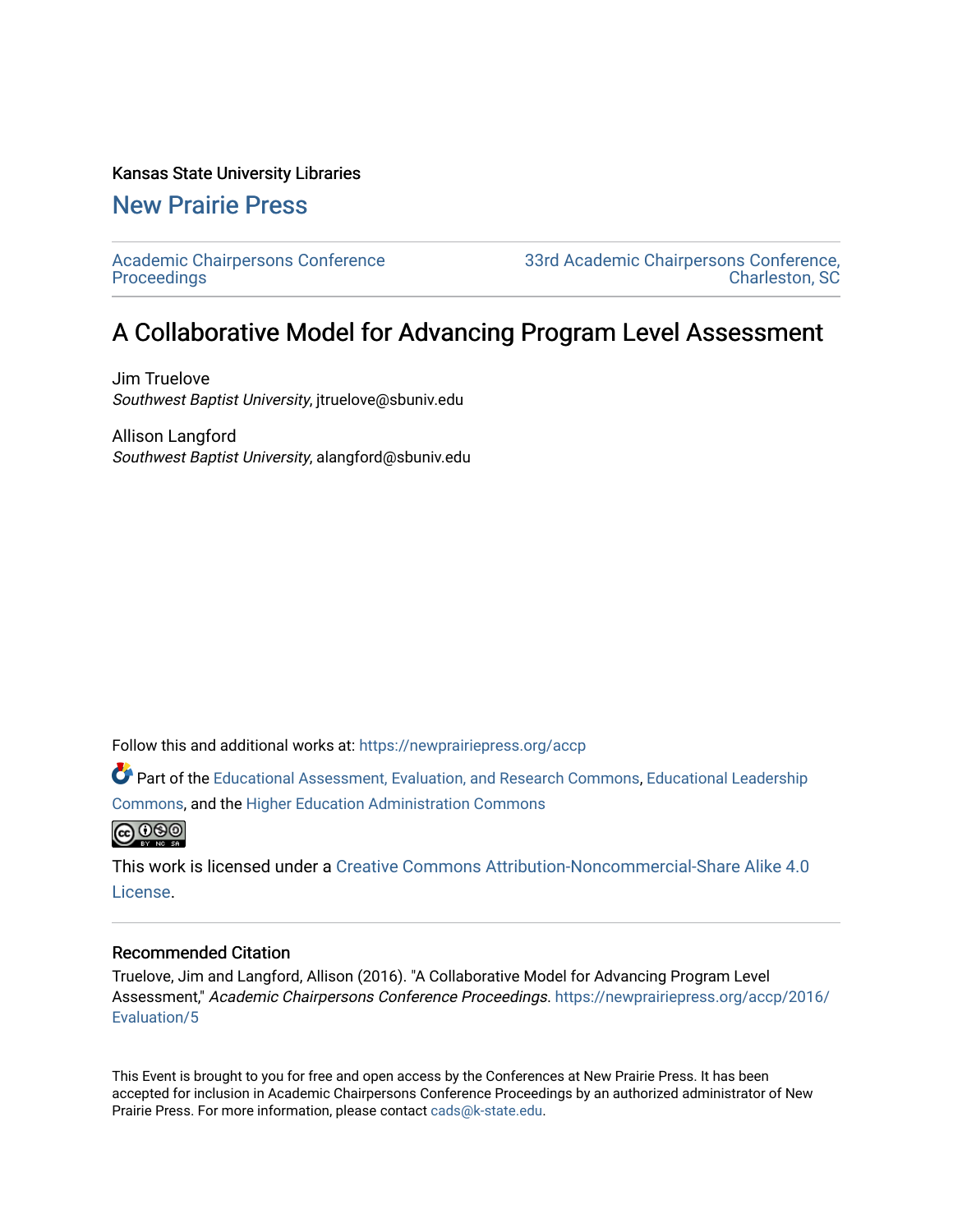A current trend in higher education is the focus on student learning. Accrediting bodies are no longer satisfied with qualified faculty and good retention rates as indicators of a quality institution; instead, there is an expectation that institutions will clearly articulate program learning outcomes, collect a variety of assessment data, and use the conclusions to implement curricular or pedagogical changes that ultimately lead to improved student learning. For example, the Higher Learning Commission lists "Focus on Student Learning" as their first guiding value and states, "For the purpose of accreditation, the Higher Learning Commission regards the teaching mission of any institution as primary" (Higher Learning Commission, 2015, para. 5). The Commission continues by describing the need for continuous improvement, clear goals, involvement of faculty, and utilization of assessment results. In sum, assessment of student learning is now a significant factor in evaluating the quality of an institution.

Assessing student learning effectively requires a certain infrastructure, including wellwritten program-level student learning outcomes, a well-designed curriculum map, and a comprehensive assessment plan (Hatfield, 2009). The plan should utilize direct measurements of learning objectives rather than satisfaction surveys or self-assessments of whether learning took place. In addition, the plan should incorporate a variety of formative and summative assessment tools to create a comprehensive view of learning across the student's experience. The plan should reflect the collaboration of the chair and faculty who agree on the meaning of the outcomes and understand the curriculum map and assessment plan (Allen, 2004).

For this best practice presentation, we will invite Chairs to consider a variety of assessment approaches, to categorize each approach using basic assessment terms, and to identify what the assessment measures. We will also present a basic structure for an assessment plan and suggestions for how to choose assessment strategies. Finally, the Chairs will be encouraged to consider methods for collecting and organizing data, suggestions for training faculty on using assessment tools, and basic guidelines for identifying patterns in data. The presentation will utilize small group activities that Chairs could use in guiding their own faculty (the activities have been successfully used in the past by the presenters for educating chairs and faculty). Following the group activity, we will share the best practices related to creating assessment plans and utilizing the results to improve teaching and learning.

#### Resources:

Allen, M. J. (2004). Assessing academic programs in higher education. San Francisco: Anker.

Hatfield, S. (2009). Assessing your program-level assessment plan (IDEA Paper 45). Retrieved from IDEA website: http://ideaedu.org/research-and-papers/idea-papers/ideapaper-no-45/